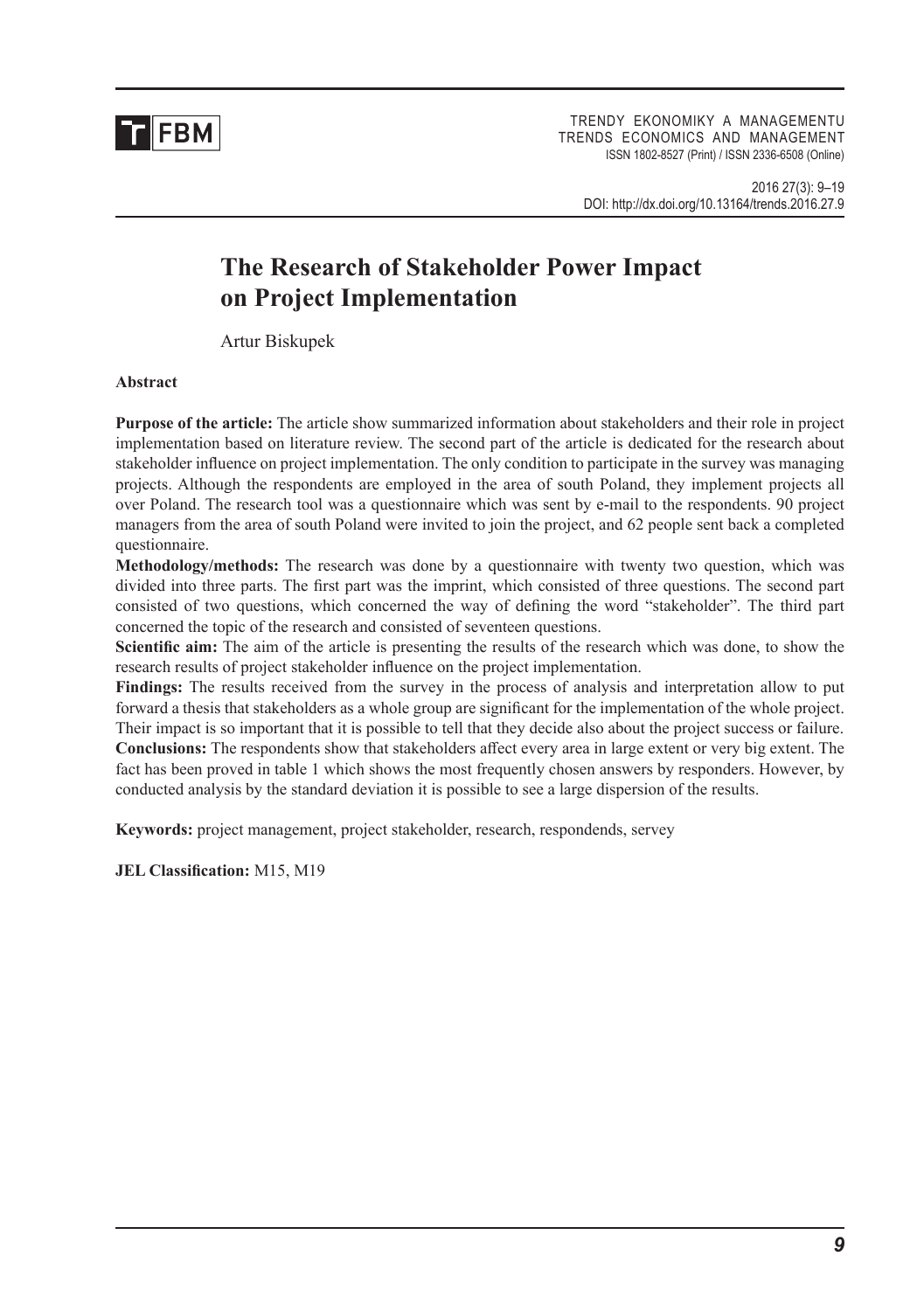## **Introduction**

Projects are realized in the whole world (Spalek, 2011). It is not important if they concern a family event, house building or if they are big and expensive infrastructure projects, for example projects of building ICT infrastructure (Biskupek, Spalek, 2016). Every project is limited by three basic constraints called "the golden triangle" in each project: time, budget and scope (Spalek, 2014). Wysocki (2011) defines projects as: "sequence of unique, complex and related tasks, which have a common aim and are allocated to realize in a specified term, fixed budget and established requirements". From the above definition also result direct features of projects, which include (Heerkens, 2002):

- determined in time it means every project has a beginning and an end;
- consisting of activities which create the whole;
- it is the answer for the need or to solve problems;
- its aim is to make money or save money;
- it ends with creation of the final product or service;
- $\bullet$  it is unique and realized only once it means that there will never be a project realized in the same way, in the same conditions, with the same people who coordinate and affect them;
- with its implementation is associated a specific dose of ambiguity and uncertainty.

This uncertainty which was mentioned as one of the features of a project results directly from the relation between the project and uncontrolled elements which surround it (Youker, 1992). One of the roles of the team who realize the project is to limit the uncertainty. Therefore at the project planning stage there were done many analysis, for example economic analysis, technological potential analysis or environment analysis, including stakeholder group analysis. This analysis is the main part of stakeholder management (Aaltonen, 2011). Project managers use this process to understand and interpret correctly the stakeholder environment, to make the right decisions for the right stakeholders group. This analysis allows the project manager to predict possible problems, which can arise from the groups of stakeholders, who have a business in its implementation (Jepsen, Eskerod, 2009). Stakeholder management is accented by many authors who show that right management helps them not only to achieve project success but help the whole organisation to survive as well (Rowley, Moldoveanu, 2003).

### **1. Project stakeholders**

One of the significant elements of project management are stakeholders (Wiśniewska, Świadek, 2014). S. Tchórzewski (2013) considers the identification of stakeholders and their role in project as a decisive factor for the project success or failure. According to ICB (2009) stakeholders can be named "people or groups who are interested in project su-



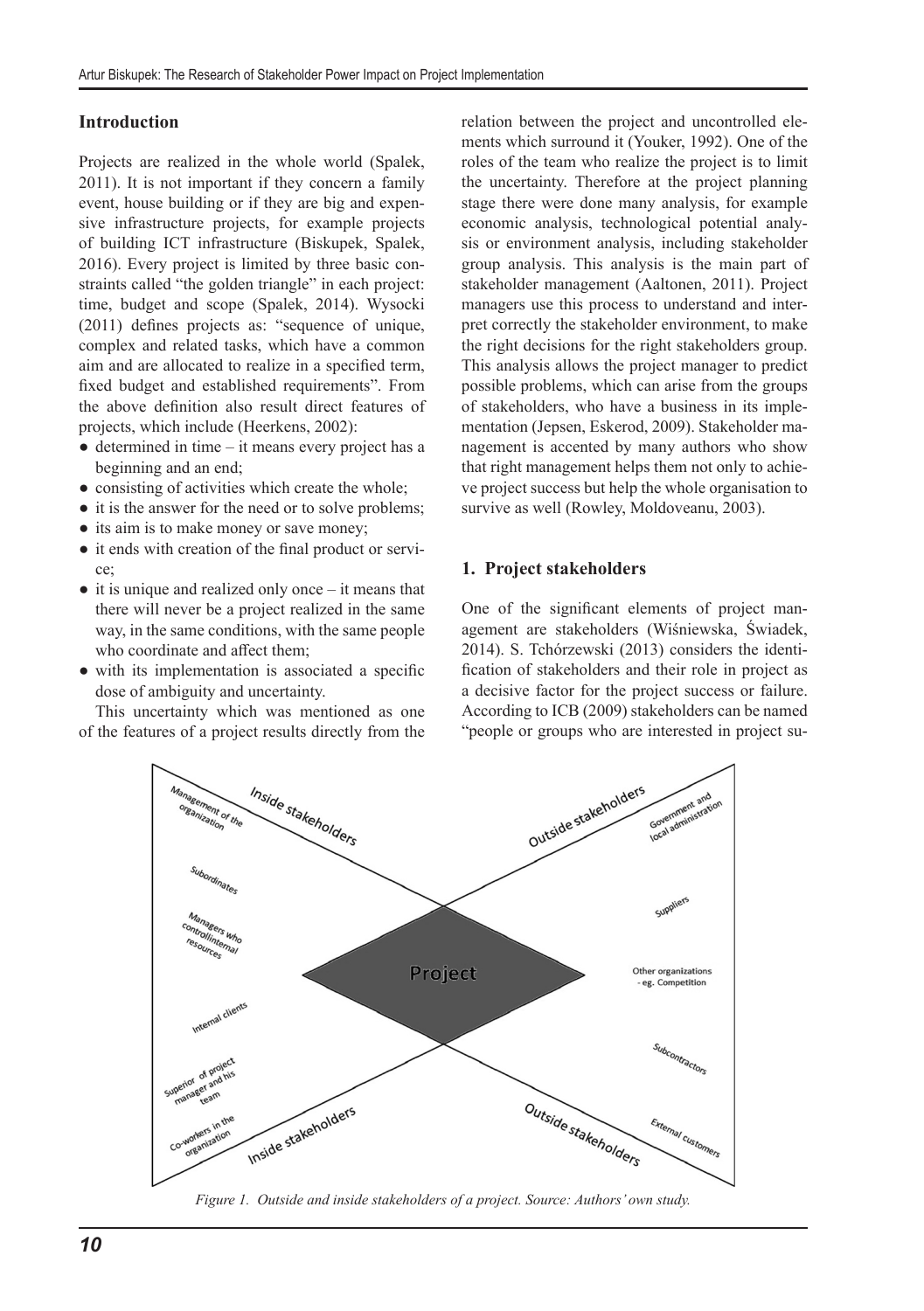ccess or failure or undergo limitations which result from the project". According to PMI (2013) project stakeholders can be defined as: "an individual, group, or organization, who may affect, be affected by, or perceive itself to be affected by a decision, activity, or outcome of a project". Accorging to J. D. Frame (1995) stakeholders can be divided into inside and outside stakeholders (Figure 1).

Inside stakeholders are a group which is called the most important, because they are important for the strategy. They are formally bound with the organisation which implement the project, for example through an employer contract. Outside stakeholder group are people who aren't formally members of the organisation which implements the project. However, they can exert a big meaning or t hey can be under a big meaning of the project. Due to its specification, the group requires constant supervision of the project manager (IFC, 2007). T. L. Young (2000) single out two most important stakeholders of each project who are: customer and the producer of the project.

S. Tchórzewski (2013) proposed a different division of project stakeholders:

- white (the division into inside and outside stakeholders doesn't matter) people or institution which can benefit from the project implementation;
- $\bullet$  black people or institution (also here the division into outside and inside stakeholders doesn't matter) who don't accept the project implementation.

One of the roles of a project manager is to recognize all stakeholders, to establish their expected benefit or waste and order them according to their importance for the whole project. The manager of the project should thoroughly analyze project stakeholders. The analysis of stakeholders is one of the most important elements initial phase of the project (Lacko, 2000). This process consists of three stages (Bukłaha, 2007):

- stakeholder identification;
- preparation of their characteristics, with rating of their power impact;
- designing the action strategy in reference to everyone.

The first of above mentioned stages is related with pointing at the difference between groups, people or institutions who are still reasonably homogeneous (Trocki, Gruczy, 2007):

- which can have impact on the project;
- on which the project can have impact;
- which will be involved in the project;
- which can be a support, can become partners in

project, even in terms that the project could be implement without them;

• which can become the conflict party of a project. They can perceive its implementation as a danger for their business.

There are many ways for identification of stakeholders, one of them is a brainstorm meeting. During the brainstorming all parties of the project get a formal name (Calvert, 1995). One of the easiest and most popular ways to group stakeholders is the division into outside and inside stakeholders (Winch, 2004). An example of this division has been shown in the above picture (Figure 1).

The next stage in the stakeholder management process is making their characteristics and rating their influence powers. The characteristics should be built this way that the document should show not only the expected contribution from the stakeholders but for example their money expectations, too. Stakeholder contribution in the project implementation can take different forms, it can be a thing, specific behavior (for example skills to make fast decision) or motivating attitude. Stakeholders behavior which can be treated as a support for the project can be estimated by matrix stakeholder engagement. It is a technique proposed by B. McElroy'a and C. Mills'a (2003). This matrix is constructed this way that it shows involvement of every stakeholder in the moment and the type of the involvement which is desirable by the project manager to finish the project successfully. Authors of the matrix mark out the following types of involvement:

- active opposition;
- passive opposition;
- neutral position;
- passive support;
- active support.

Project manager is obliged also in the process of stakeholder management to define expectations and benefits, which stakeholders expect instead of their contribution or submission relative to the implementation of the project (Jepsen, 2009). Compensation for the inside stakeholders can be for example their pay rise, new computers, job challenges or recognition by the manager. There's a different situation with the outside stakeholders who can expect much more, for example to influence the whole process of project management, definition of the target, access to the results of the project, ads, a positive image, *etc.*

The characteristics of the stakeholders can be done based on the following criteria:

- the stakeholder meaning for the project;
- the stakeholders attitude to the project;
- project influence on the whole business;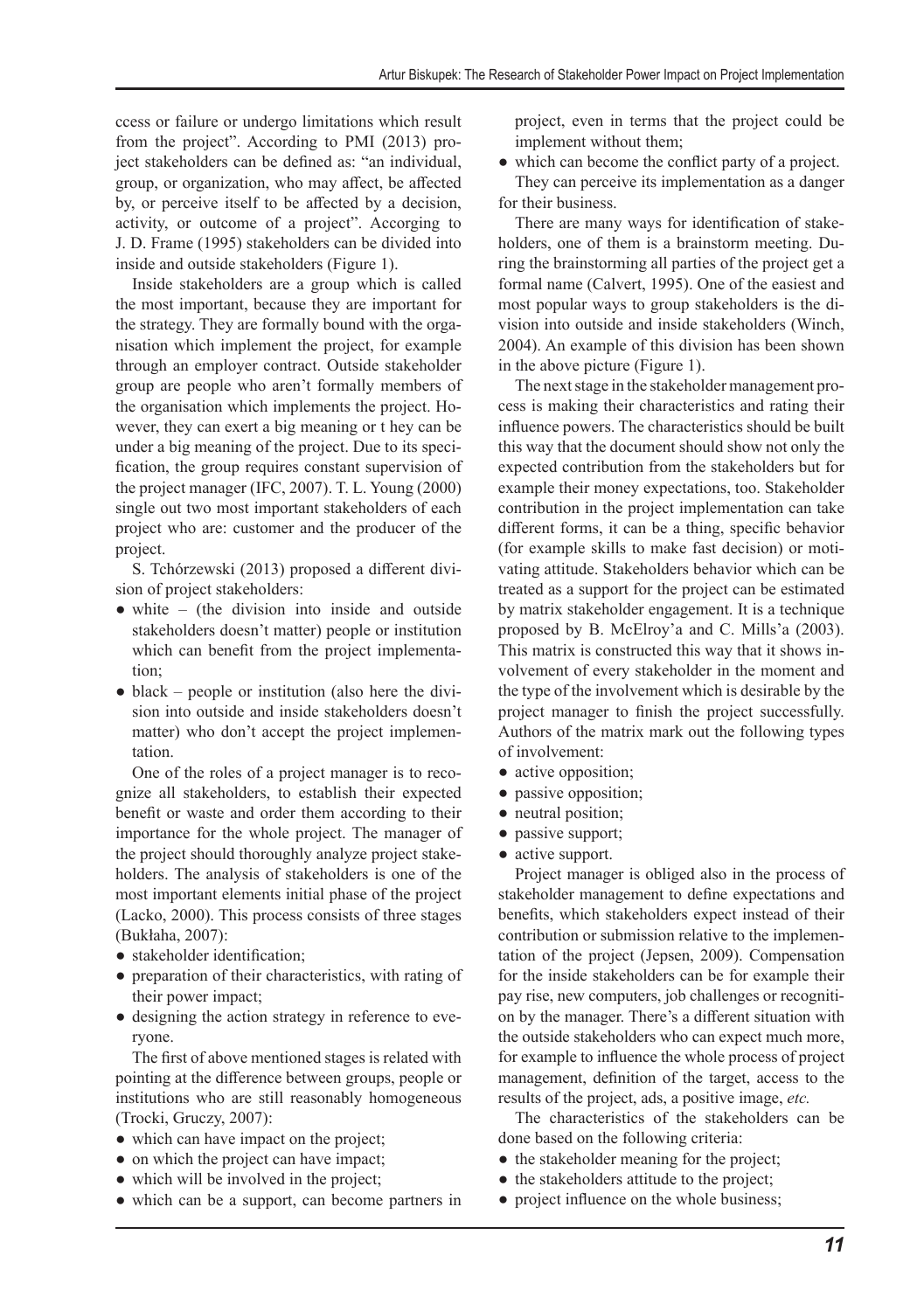- strong and weak sides of stakeholders;
- basics and possibilities of business execution;
- quality and quantitative characteristics.

The next stage in the process of stakeholder analysis is assessing the power of their influence on their project. This research should be done on all previously identified project stakeholders. To do the analysis of their influence right, there can be done a rating based on two criteria. One of them is articulation of aspiration and the second is the possibilities of impact on the project to satisfy them. The assessing power can be rated by project management team or the project manager also based on experience which he had got on project implementation in the past (Jepsen, Eskerod, 2009). The stakeholder characteristic can be done based on survey and direct talks (Varvasovszky, Brugha, 2000).

The third stage in the stakeholder analysis is designing action strategy for each of them. The strategy should be done this way to deliver the needed information about inclinations of every stakeholder to deliver the needed contributions and resources (Jepsen, Eskerod, 2009). According to B. McElroy and C. Mills (2003) it is possible and even recommended to do a stakeholder engagement matrix on this stage. A well-known statement is that stakeholders favourable to the project are much more submissive than those with negative attitude. Much more attention demand these people who can constitute about the project success or failure.

Yang et al. (2011) give a list of fifteen key factors in stakeholder analysis (in order of importance):

- 1. Stakeholders should be managed with respect for social rules, responsible business rules (economically, based on law, ethical rules and caring on the natural environment).
- 2. Stakeholders needs should be tested (the ones which are involved in the project).
- 3. You should take care of proper and frequent communication with stakeholders.
- 4. You should make every effort in order to properly understand the areas of stakeholders interest.
- 5. You should properly and accurately identify project stakeholders.
- 6. You should maintain and promote good relations with stakeholders.
- 7. You should analyze both the conflicts and alliances between stakeholders.
- 8. You should accurately predict the impact of stakeholders on the project.
- 9. You should formulate appropriate management strategies stakeholders.
- 10.You should evaluate the attributes (strength, concern, closeness) of stakeholders.
- 11.You should effectively resolve conflicts between stakeholders.
- 12.You should clearly formulate a mission statement presenting the project.
- 13.You should anticipate the reactions of stakeholders to implement the developed strategies.
- 14.You should analyze the changes in the relationship and influence of stakeholders.
- 15.You should continuously evaluate the behavior of stakeholders.

# **2. Empirical research**

The survey has been made among project managers who are working in south Poland on the territory of dolnośląskie, opolskie, śląskie and świętokrzyskie voivodship. On this territory live over 9,763,891 people, which is about 25.37% of the whole population of Poland. The whole population in 2015 was 38 483 957 (Mały Rocznik Statystyczny, 2015). On the territory where the survey about research of stakeholder power impact on project course has been made there are located important economy centers like Wrocław, Opole, GOP (ahead with Katowice) or Kielce. In this cities are also located important R & D centers and universities (of national importance, as well as international). On the territory of above given voivodship are also seated big international and national companies. All these institutions realize hundreds of various projects every year. These projects sometimes have budgets of millions of złoty, and are implemented only in Poland or in a bigger area than one country. One example where the project was located on the whole area of dolnośląskie voivodship was projects of building ICT infrastructure in dolnośląskie voivodship (Biskupek, Spalek, 2016).

#### **2.1 Method studies**

The survey has been made among project managers who are working in companies located on the territory of south Poland, exactly on the territory of doloślaskie, opolskie, śląskie and świętokrzyskie voivodship. It does not depend on the work position of the respondents. The only condition to participate in the survey was managing projects, no matter if the company position name was project manager, manager of projects, project coordinator, project specialist, *etc.* Although the respondents are employed in the area of south Poland, they implement projects all over Poland. The research tool was a questionnaire which was sent by e-mail to the respondents, after earlier information contact which was executed by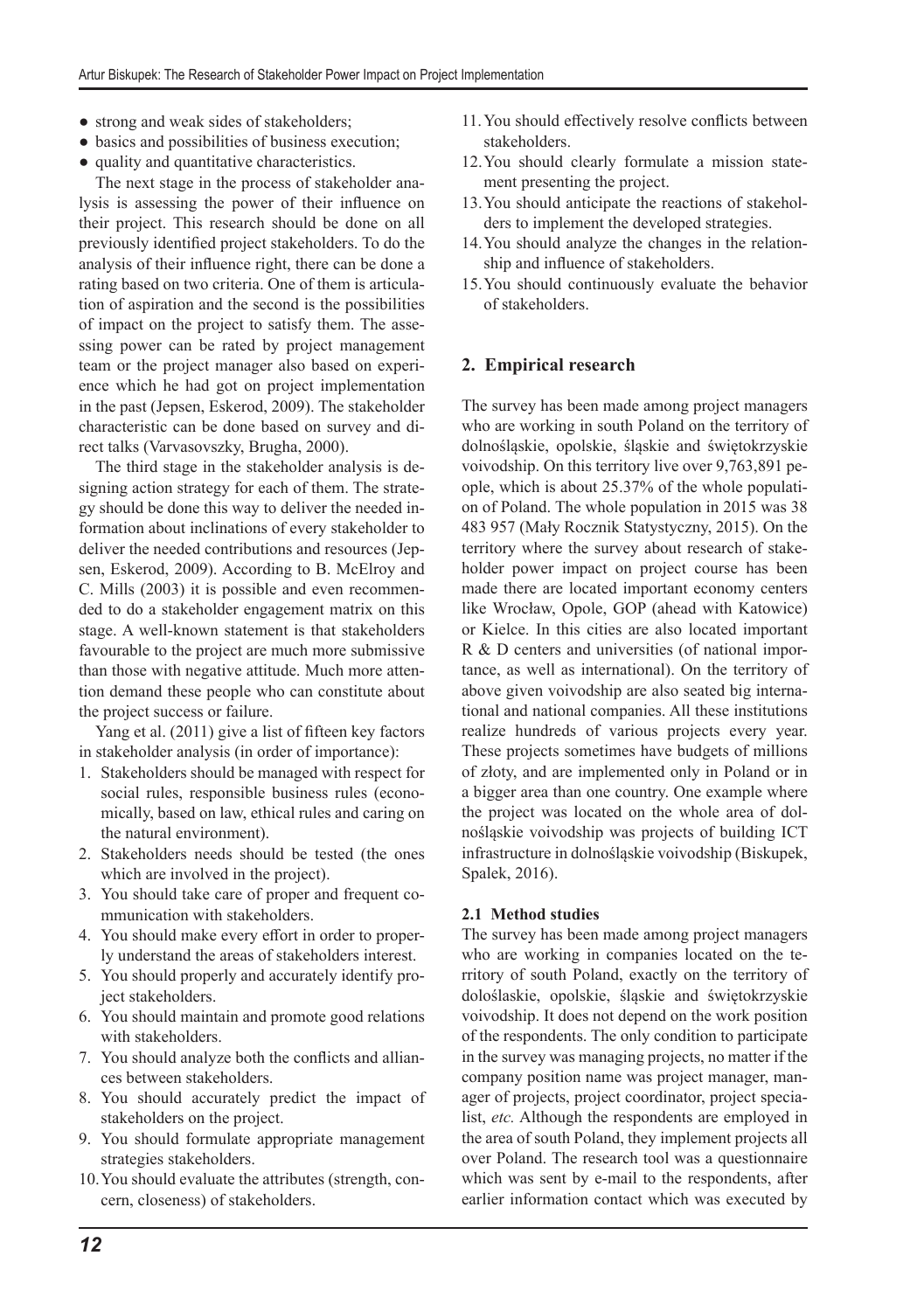a phone call or via e-mail. The whole research began with a pilot study. The aim of this stage was checking the structure of the questionnaire and excluding incomprehensible questions.

The whole process was divided into three stages:

- 1. Pilot study, which was done by 10 respondents. The aim was checking the questionnaire.
- 2. Phone call or e-mail with the respondents, to speak about their participation in the research, for example to give the right e-mail address on which the questionnaire should be sent.
- 3. The right research, which consisted of sending the questionnaire to the indicated e-mail address to people who signalled on the above stage readiness to run the research. The only condition to participate in the research was managing projects, no matter what the name of the position in the company.

90 project managers from the above mentioned research area were invited to join the project. From the 90 invited people 62 sent back a completed questionnaire (the success rating was 68.8%) by e-mail. The questionnaire was made by cafeteria questions and right questions.

The aim of the research was to analyze the stakeholder influence on the project (without dividing stakeholders into groups) implementation.

Because of the small research sample size, the whole research has a quality character, and the analysis was done by using descriptive statistics tools.

#### **2.2 Survey questionnaire**

The survey questionnaire included two pages and was divided into three parts. The first part was the imprint, which consisted of three questions. The second part consisted of two questions, which concerned the way of defining the word "stakeholder". The third part concerned the topic of the research and consisted of seventeen questions. The whole questionnaire included twenty two questions. When the author built the questionnaire, he decided to squeeze in so many questions to ensure its reliability and focus of the respondent from the first to the last question. The chosen number of questions was supposed to encourage people to join the research.

The author asked the experts in the questionnaire to answer the question about the stakeholder influence of the each stages of project. In the research the stakeholders were treated like one group, without dividing and specification of sample groups.

The questionnaire was leaned on the Likert five gradual scale, where the power was specified as: (5) very big impact, (4) big impact, (3) limited impact, (2) small impact, (1) no impact.

#### **2.3 Survey questionnaire results**

In the first of twenty two questions, which like the next two was a cafeteria question, the respondents were asked the question about their experience in project management. The results were as follows: 24% answered that they have been managing projects for shorter than two years, 48% answered that they have been managing it between two and five years. The interval 5–10 years chose 19% of the respondents, 8% of them managing projects more than 10 years (Figure 2).

In the next question respondents were asked about the quantity of completed projects. The results were



*Figure 2. Experience in project management. Source: Authors' own study.*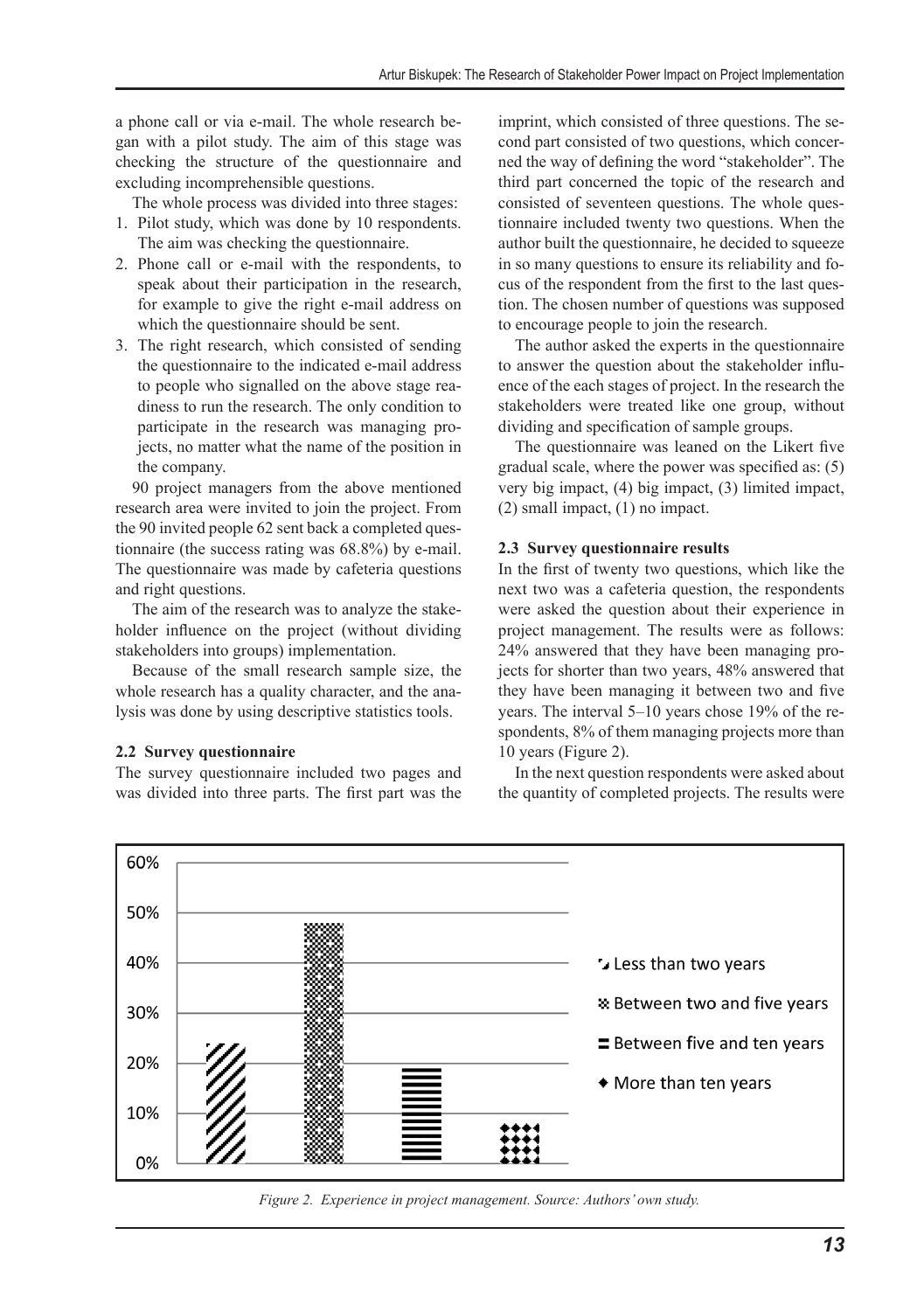

*Figure 3. Number of completed projects. Source: Authors' own study.*

as follows: 5% of them completed not more than three projects, 19% of the respondents chose the answer between three and five. The largest group with 65%, was the group which completed between five and ten projects. More than ten projects were completed by 11% (Figure 3) of respondents.

The last question in the cafeteria questions group concerned the type of implemented projects. Here 40% of the respondents implement IT projects, 18% chose the answer infrastructure projects, 15% implement construction projects and 10% implement organisation projects. The answer "other projects" was chosen by 18% (Figure 4).

The first question from the second group, was to give the answer to the question who are for project managers stakeholders. 81% respondents decided that they are people/groups/institutions who have a business in project implementation, 6% of them answered that stakeholders are only the team which implement the project. The answer "only outside people" was chosen by 10%. However, 3% don't mark out this notion (Figure 5).

The second question from the second group was related to the way of dividing project stakeholders. 32% of respondents chose the answer that they divide stakeholders into outside and inside stakeholders.



*Figure 4. Type of implemented projects. Source: Authors' own study.*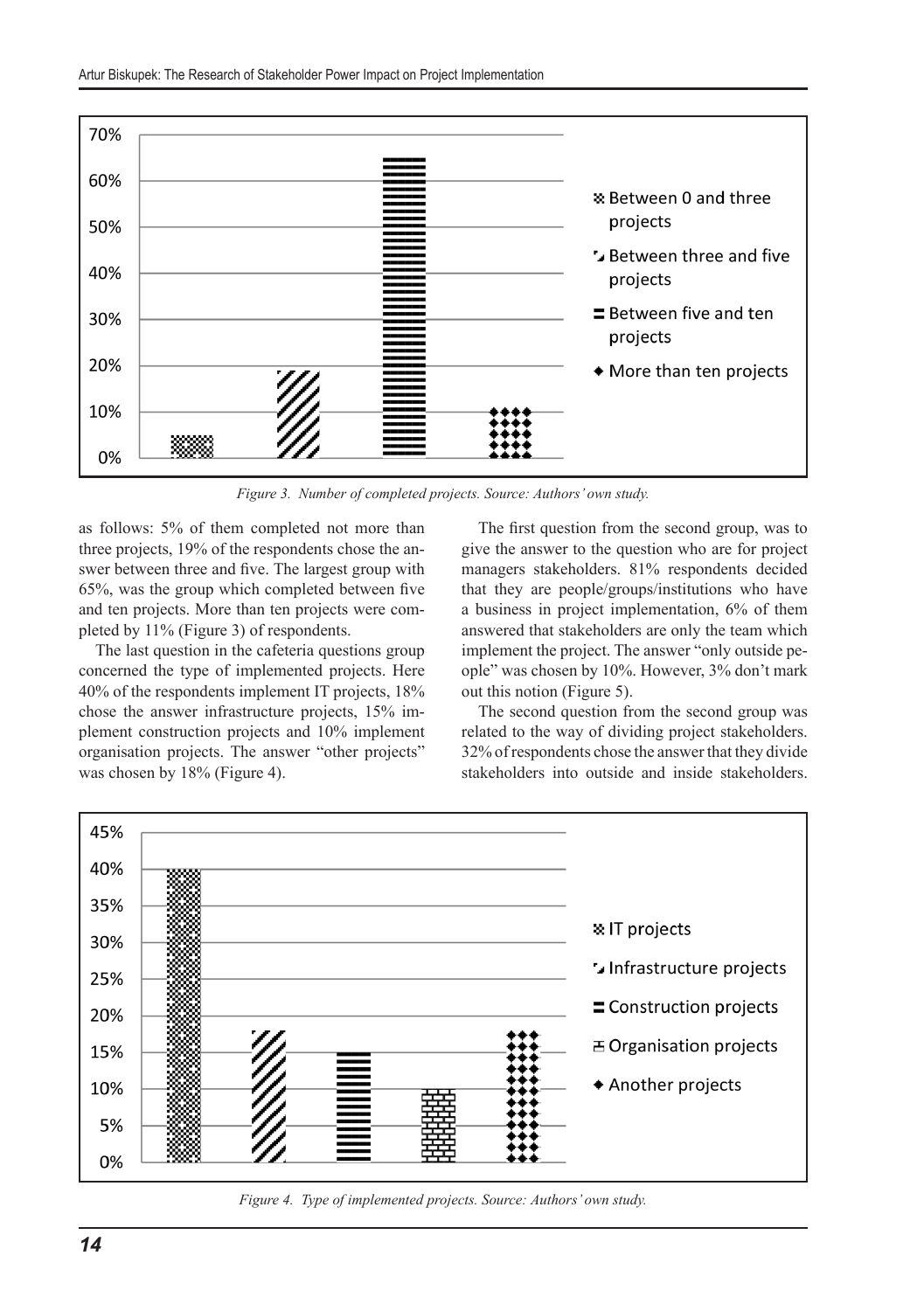

*Figure 5. Who are stakeholders. Source: Authors' own study.*

For the division into white and black stakeholders vote 19%. However, 40% use an individual dividing, which depends of the type of implementing project, 8% don't use any division (Figure 6).

The table below (Table 1) shows most frequently chosen answers by the respondents in the third part of the questionnaire, it is the part about stakeholder influence power of the project implementation.

From the above table it is possible to conclude that stakeholders impact on the project implementation is significant, because in seven cases the impact was specified as big impact (BI) in six cases it was

specified as limited impact (LI) in three cases it was very a very big impact (VBI), while only in one case the most frequently answer was small impact (SI). There was no impact answer (NI) in the group of most frequently. Also in the question on generally stakeholders impact of the project implementation the most frequently answer was big impact (BI).

The above statement confirms the table below (Table 2) in which are presented the rarest answers chosen by respondents.

The above analysis shows that the rarest answer is no impact (NI). The answer was chosen thirteen



*Figure 6. Dividing of stakeholders. Source: Authors' own study.*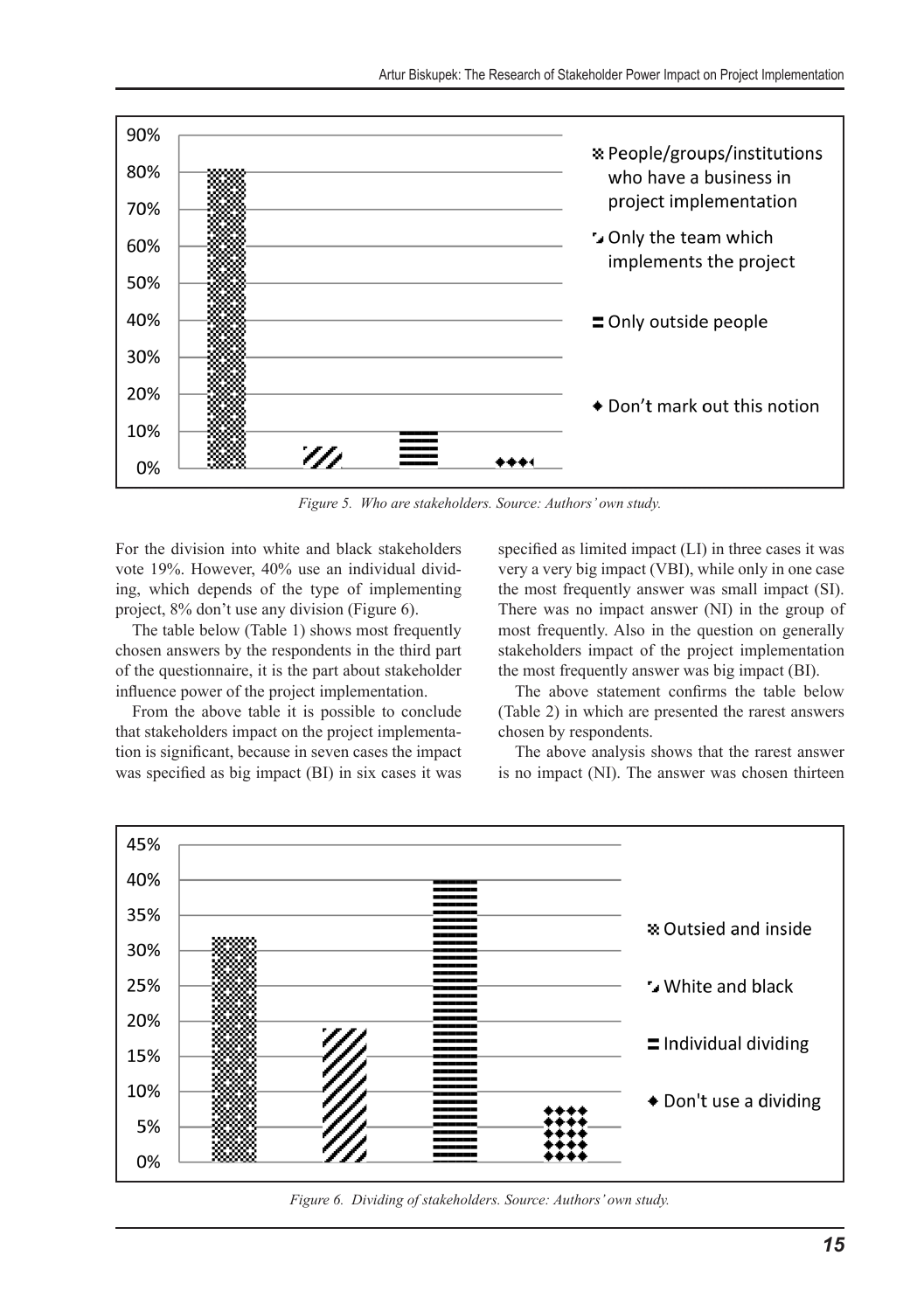| <b>Number</b> | Description of the stakeholder impact                | <b>Maximum value in the answers</b> |  |
|---------------|------------------------------------------------------|-------------------------------------|--|
| 1             | Identification of stakeholders                       | <b>VBI</b>                          |  |
| 2             | Influence of the project define stage                | <b>BI</b>                           |  |
| 3             | Influence of the project planning stage              | <b>BI</b>                           |  |
| 4             | Influence on the scope of the project                | LI                                  |  |
| 5             | Influence of scheduling                              | VBI                                 |  |
| 6             | Influence on the project budget                      | LI                                  |  |
| 7             | Inclusion in the quality assurance plan              | BI                                  |  |
| 8             | Influence on order                                   | LI                                  |  |
| 9             | Influence of the implementation phase of the project | BI                                  |  |
| 10            | Influence on the risk of the project                 | BI                                  |  |
| 11            | Influence on completion of the project successfully  | <b>VBI</b>                          |  |
| 12            | Current information to stakeholders                  | LI                                  |  |
| 13            | Influence on the work of the project team            | LI                                  |  |
| 14            | Influence effective communication in the project     | BI                                  |  |
| 15            | Influence on the closing phase of the project        | LI                                  |  |
| 16            | Influence on the Go-Live phase of the project        | SI                                  |  |
| 17            | Influence on the course of the entire project        | ВI                                  |  |

*Table 1. Most frequently chosen answers by responders, where VBI means very big impact, BI big impact, LI limited impact, SI small impact.*

*Source: Authors' own study.*

| <b>Number</b>  | Description of the stakeholder impact                | Minimum value in the answers |
|----------------|------------------------------------------------------|------------------------------|
| 1              | Identification of stakeholders                       | N <sub>I</sub>               |
| $\overline{c}$ | Influence of the project define stage                | NI                           |
| 3              | Influence of the project planning stage              | NI                           |
| $\overline{4}$ | Influence on the scope of the project                | NI                           |
| 5              | Influence of scheduling                              | NI                           |
| 6              | Influence on the project budget                      | NI                           |
| 7              | Inclusion in the quality assurance plan              | NI                           |
| 8              | Influence on order                                   | VBI                          |
| 9              | Influence of the implementation phase of the project | NI                           |
| 10             | Influence on the risk of the project                 | N <sub>I</sub>               |
| 11             | Influence on completion of the project successfully  | N <sub>I</sub>               |
| 12             | Current information to stakeholders                  | NI                           |
| 13             | Influence on the work of the project team            | NI                           |
| 14             | Influence effective communication in the project     | SI                           |
| 15             | Influence on the closing phase of the project        | VBI                          |
| 16             | Influence on the Go-Live phase of the project        | <b>VBI</b>                   |
| 17             | Influence on the course of the entire project        | NI                           |

*Table 2. Rarest answers chosen by respondents, where VBI means very big impact, SI small impact and NI no impact.*

*Source: Authors' own study.*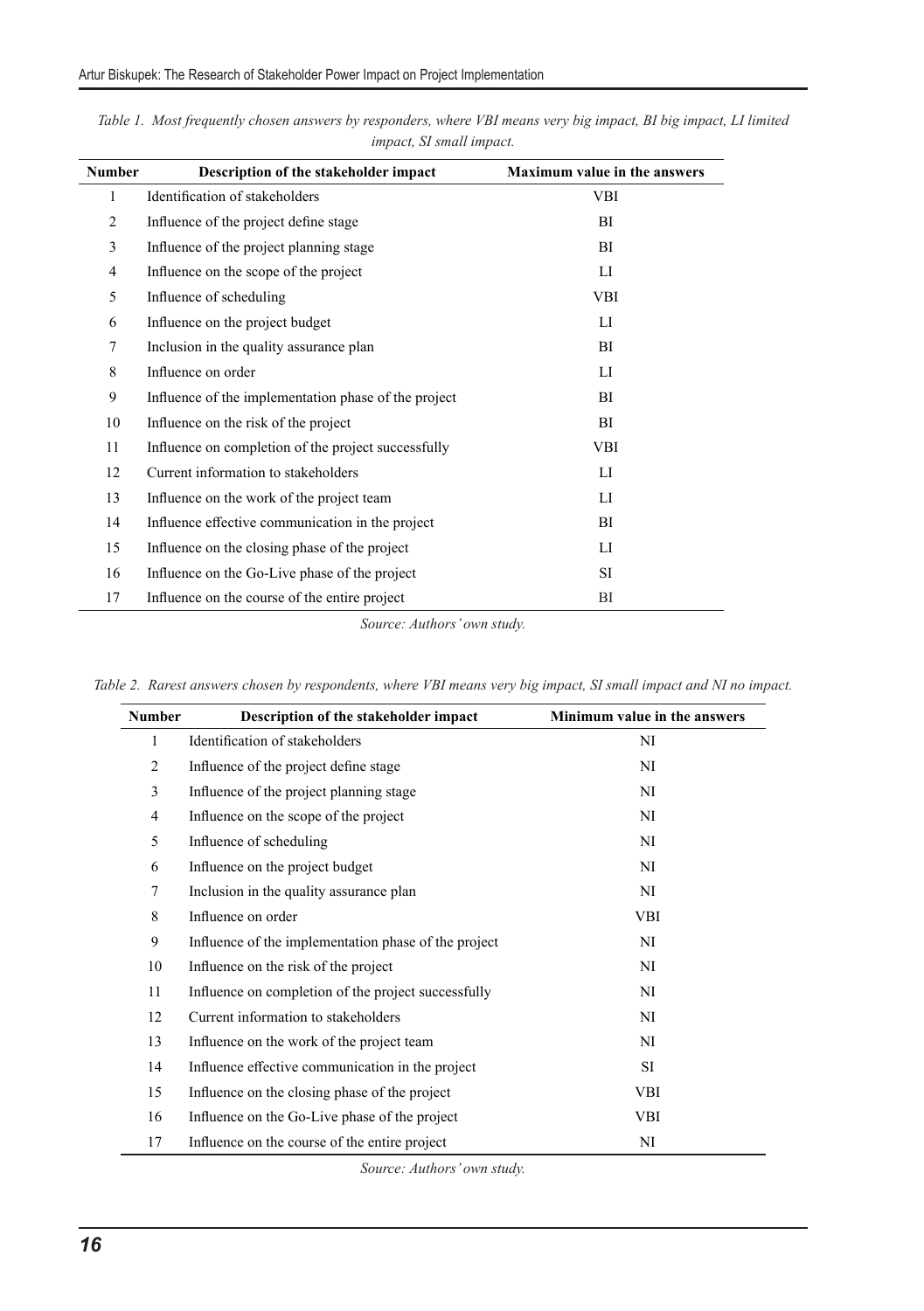| <b>Number</b>  | Description of the stakeholder impact                | Value of the median in answers |
|----------------|------------------------------------------------------|--------------------------------|
| 1              | Identification of stakeholders                       | 7(LI)                          |
| $\overline{c}$ | Influence of the project define stage                | $11$ (LI)                      |
| 3              | Influence of the project planning stage              | 10(SI)                         |
| $\overline{4}$ | Influence on the scope of the project                | 7(VBI)                         |
| 5              | Influence of scheduling                              | $11$ (LI)                      |
| 6              | Influence on the project budget                      | $9$ (VBI/SI)                   |
| $\tau$         | Inclusion in the quality assurance plan              | $14$ (LI)                      |
| 8              | Influence on order                                   | 11(SI)                         |
| 9              | Influence of the implementation phase of the project | 12(LI)                         |
| 10             | Influence on the risk of the project                 | $13$ (LI)                      |
| 11             | Influence on completion of the project successfully  | $9$ (LI)                       |
| 12             | Current information to stakeholders                  | $14$ (BI/SI)                   |
| 13             | Influence on the work of the project team            | 15 (VBI)                       |
| 14             | Influence effective communication in the project     | $12$ (LI)                      |
| 15             | Influence on the closing phase of the project        | $13$ (BI/SI)                   |
| 16             | Influence on the Go-Live phase of the project        | $14$ (LI)                      |
| 17             | Influence on the course of the entire project        | 14 (VBI/LI)                    |

*Table 3. Interpretation of the research results by using median, where VBI means very big impact, BI big impact, LI limited impact and SI small impact.*

*Source: Authors' own study.*

Table 4. Interpretation of the research results by using standard deviation, where VBI means very big impact, BI big *impact, LI limited impact, SI small impact and NI no impact.*

| <b>Number</b>  | Description of the stakeholder impact                | <b>Arithmetic</b><br>average | Value of the standard deviation<br>in the answers |
|----------------|------------------------------------------------------|------------------------------|---------------------------------------------------|
| 1              | Identification of stakeholders                       | 12,40                        | 12,99 (LI/BI)                                     |
| 2              | Influence of the project define stage                | 12,40                        | $11,22$ (LI)                                      |
| 3              | Influence of the project planning stage              | 12,40                        | 10,41(SI)                                         |
| $\overline{4}$ | Influence on the scope of the project                | 12,40                        | 10,95 (VBI)                                       |
| 5              | Influence of scheduling                              | 12,40                        | 8,14(SI)                                          |
| 6              | Influence on the project budget                      | 12,40                        | 9,84 (VBI/SI)                                     |
| 7              | Inclusion in the quality assurance plan              | 12,40                        | $5,03 \, (\text{NI})$                             |
| 8              | Influence on order                                   | 12,40                        | 8,44 (SI)                                         |
| 9              | Influence of the implementation phase of the project | 12,40                        | 8,99(SI)                                          |
| 10             | Influence on the risk of the project                 | 12,40                        | $6,47$ (NI)                                       |
| 11             | Influence on completion of the project successfully  | 12,40                        | 8,44 (SI)                                         |
| 12             | Current information to stakeholders                  | 12,40                        | $6,49$ (VBI)                                      |
| 13             | Influence on the work of the project team            | 12,40                        | 6,58(SI)                                          |
| 14             | Influence effective communication in the project     | 12,40                        | 4,04 (VBI)                                        |
| 15             | Influence on the closing phase of the project        | 12,40                        | $3,13$ (VBI)                                      |
| 16             | Influence on the Go-Live phase of the project        | 12,40                        | $6,15$ (BI)                                       |
| 17             | Influence on the course of the entire project        | 12,40                        | $10,53$ (BI/LI)                                   |

*Source: Authors' own study.*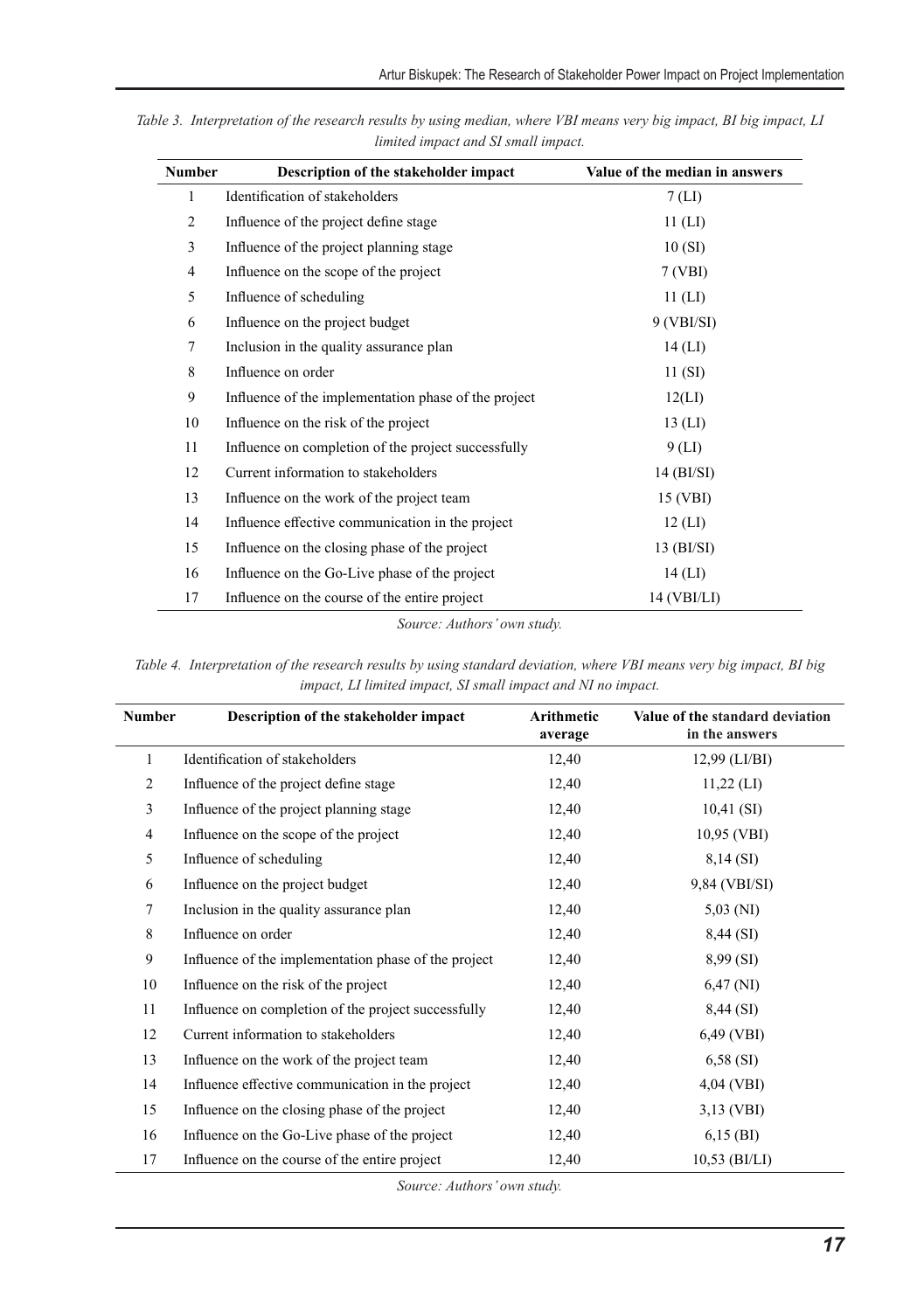times. The second rarest answer was very big impact (VBI), which was chosen three times. The third rarest answer which was chosen only one time was small impact (SI). Also here in the last question, which was dedicated to the stakeholder impact for the project implementation the rarest answer chosen by respondents was no impact (NI).

The author has also made an interpretation of the results by using median and standard deviation. The table below (Table 3) shows the results by using median.

The definition of median says: "In that series of ordered numbers, the number which is in the middle of the series when we talk about odd numbers. For even numbers of elements – arithmetic average of the middle numbers" (Krysicki at al. 2006).The above results, where to the numerical answers was assigned the nearest for the five gradual scale of stakeholder impact of project implementation, confirm the above answers which were presented like the rarest answers. The author also done an interpretation by using standard deviation (Table 4).

To make the results which are presented by using standard deviation more understandable, the author decided to add the arithmetic average column. Since 62 completed questionnaires were analyzed, the arithmetic average was in every question the same and there was even 12.40. Part of the standard deviation results is similar to the arithmetic average, what means that data can be reliable. This state of affairs is presented for example by questions about identification of stakeholders (question number 1), influence of the project defining stage (question number 2). Partly in this group can be counted questions about influence of the project planning stage (question number 3), influence on the scope of the project (question number 4) and influence on the course of the entire project (question number 17). Standard deviation in the other questions more or less deviate from the arithmetic average, so it is possible to accept that data is distributed, which can mean that the data is unreliable. In this situation there is a suggestion to deepen the research in order to confirm the result of this research.

#### **3. Conclusion**

According to PMI (2013) stakeholder is "a person, a group or an organisation, which can affect decisions, actions or project results. They can undergo the actual or perceived by them self-affect resulting by decisions, actions or project results from the project side". It is important to manage the stakeholders actively during the project implementation. Unfortunately, many project managers due to no time dictated by a tight schedule or lack of knowledge and skills in project management skip the important part of the whole process. It can result in negative consequences for the whole project, from lengthening the implementation time through costs increase to the possibility to cut off the whole project. It is important to remember that a stakeholder can be the best friend for the project manager or his biggest enemy, who can prevent smooth project implementation.

The results received from the survey in the process of analysis and interpretation allow to put forward a thesis that stakeholders as a whole group (without using any division) are significant for the implementation of the whole project. Their impact is so important that it is possible to tell that they decide also about the project success or failure, and it is necessary to manage them not only in the planning phase by doing recognition of them, but also in the realisation phase (by estimating their impact and business which they have in project implementation) and project closing phase. The respondents show that stakeholders affect every area in large extent or very big extent. The fact has been proved in table 1 which shows the most frequently chosen answers by responders. However, by conducted analysis by the standard deviation it is possible to see a large dispersion of the results. It should result in deepening the research.

The conducted survey was limited by a small number of respondents and territorial range, based in four provinces. These are the two main reasons to continue the research more broadly, with more respondents involved, to make the results more generalized.

# **References**

Aaltonen, K. (2011). Project stakeholder analysis as an environmental interpretation process.

*International Journal of Project Management*, 29.

Biskupek, A., Spalek, S. (2016). Risk management in IT infrastructure projects on the example of the Lower Silesian skeleton network, XIX Innovation in the Management and Production Engineering Conference, Zakopane.

Bukłaha, E. (2007). Logic matrix. In: M. Szwabe (Ed.), *Management of projects co-financed from public funds*, Kraków: Oficyna a Wolters Kluwer business.